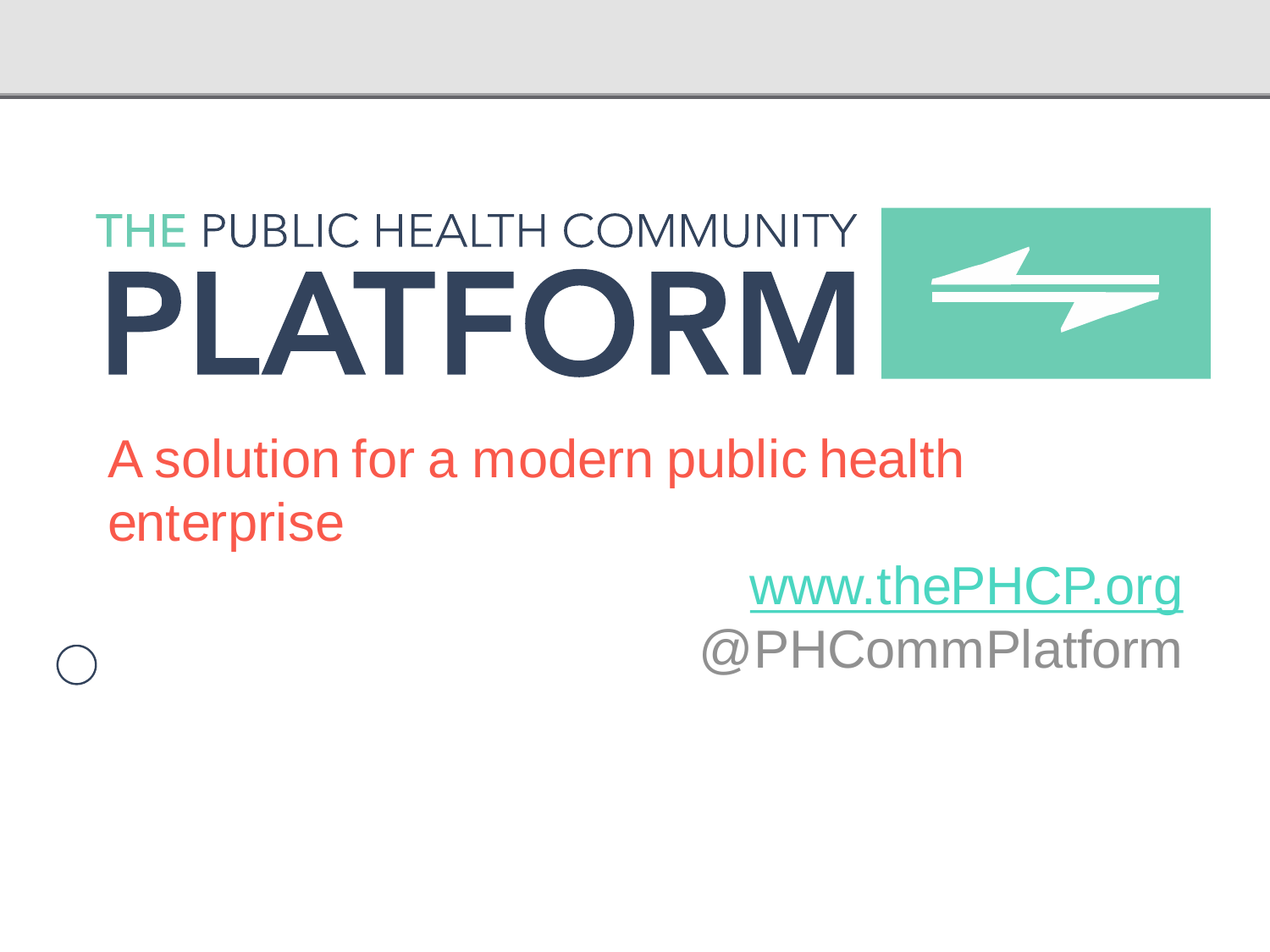

### **Problem Statement**

- Hundreds of disparate, siloed, non-standards based surveillance systems in public health that can't exchange data
- Limited ability to effectively and efficiently exchange data with clinical care
- Old, duplicative infrastructure in place across the public health enterprise – including hardware, software and staff
- Current IT infrastructure, and related laws and policies, limits the ability of the PH enterprise to integrate with the transforming health care sector
- Challenges to innovation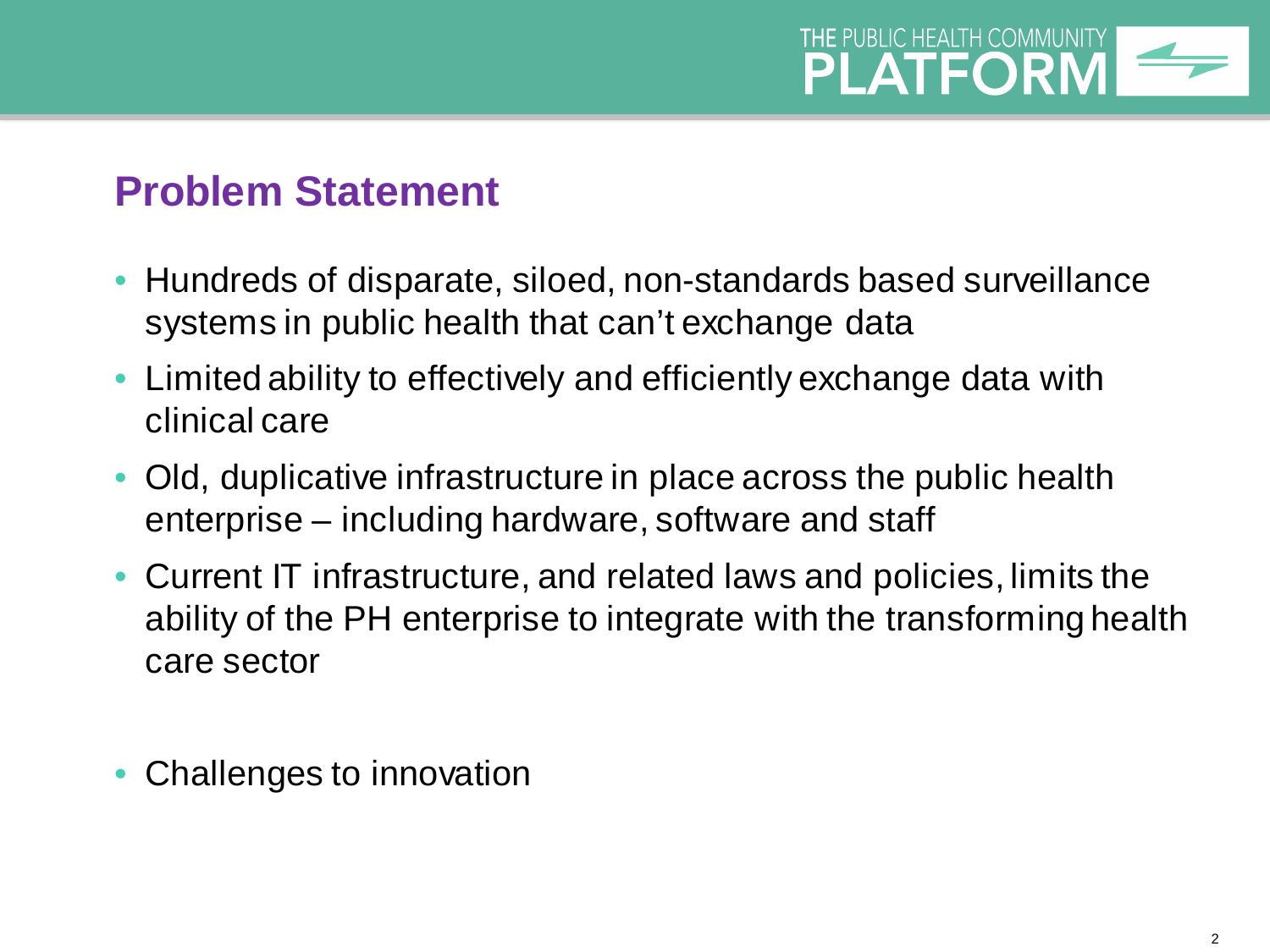### **THE PUBLIC HEALTH COMMUNITY PLATFORM**

# **Solutions?**

- Standards need to be adopted across public health to support how data is defined, transported and used across the public health enterprise
- Shared technical solutions to reduce costs:
	- server space, software development/purchase and maintenance costs, technical support, etc.
- Improve collection of timely, accurate and actionable data of public health interest that isn't siloed into one system
- Share information back with clinical providers to support clinical decision-making for individual patient and populations
- Standardize data exchange agreements across jurisdictions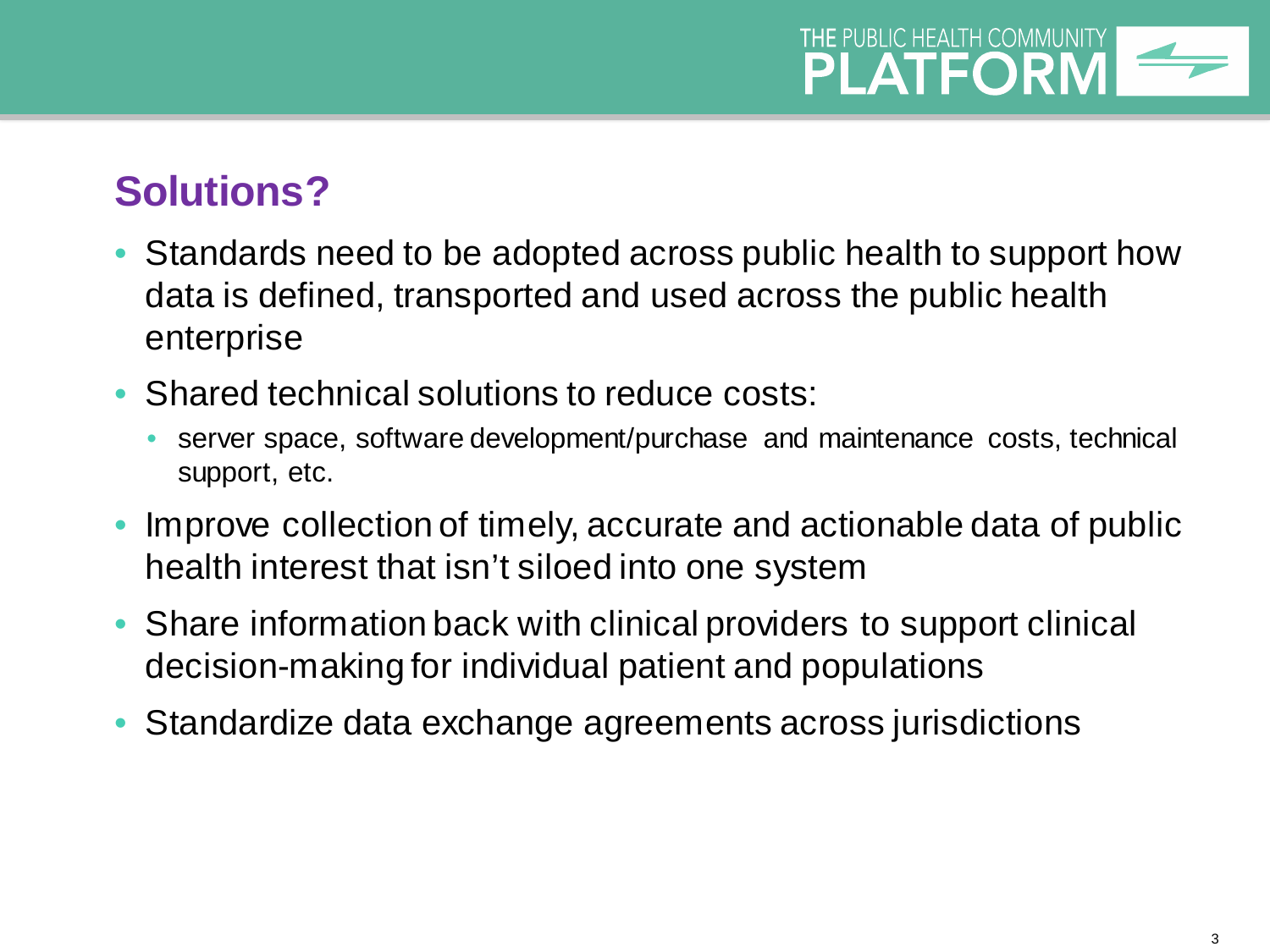

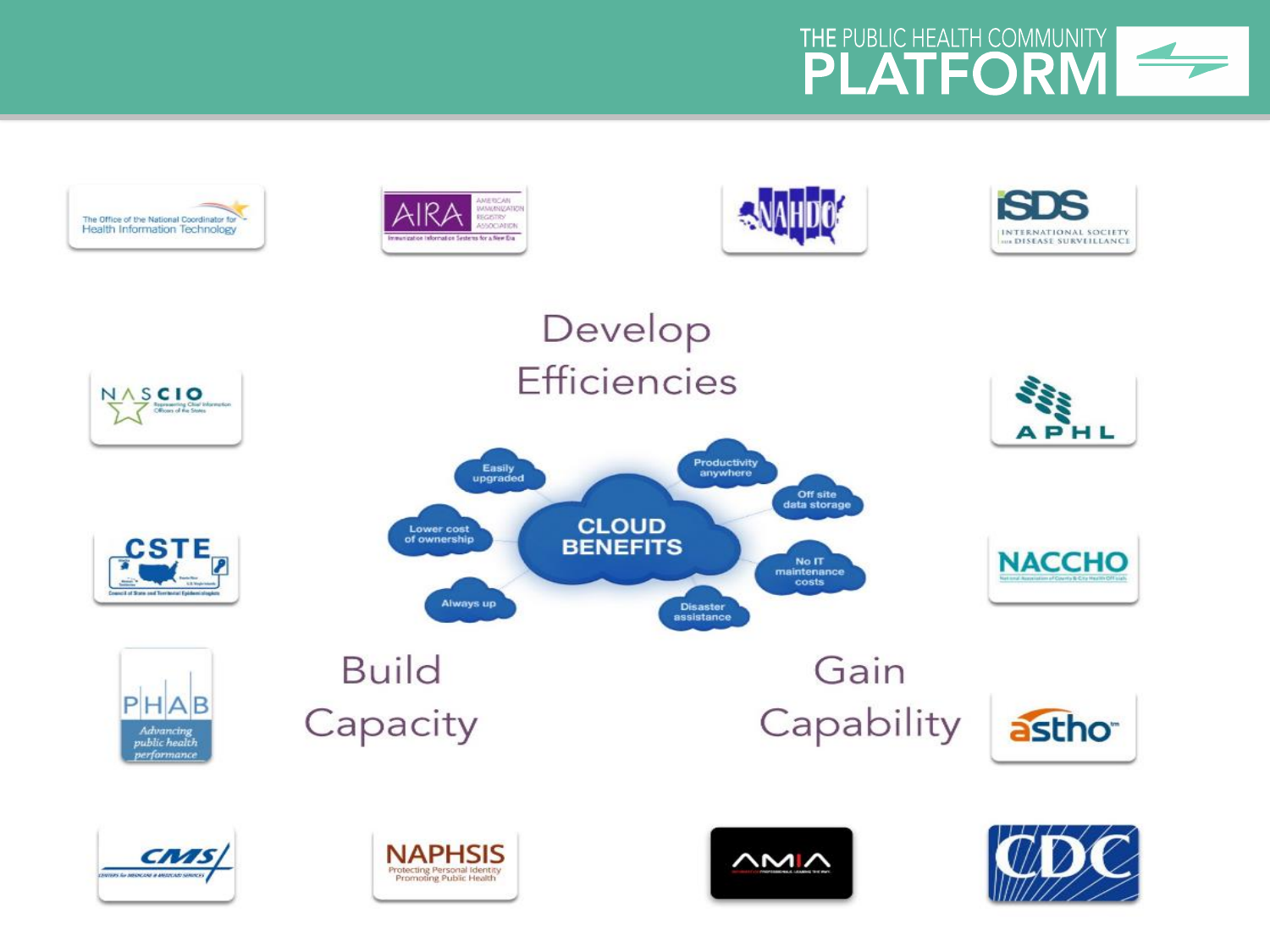

# VALUE PROPOSITION

- Workflow efficiencies in PH
	- Decrease time for data collection and analysis
	- Increase capacity for non-technical staff to implement solutions
- Workflow efficiencies in Clinical Health
	- Increase data completeness of reports
	- Decrease amount of back and forth with public health
- Infrastructure efficiencies
	- Decrease needs for local systems to host and deploy solutions
	- Share developed solutions across jurisdictions
- Economies of scale
	- Pool resources to develop solutions on the common platform
	- Take advantage of enterprise-wide improvements and service offerings
	- Host innovative solutions and generalize to public health enterprise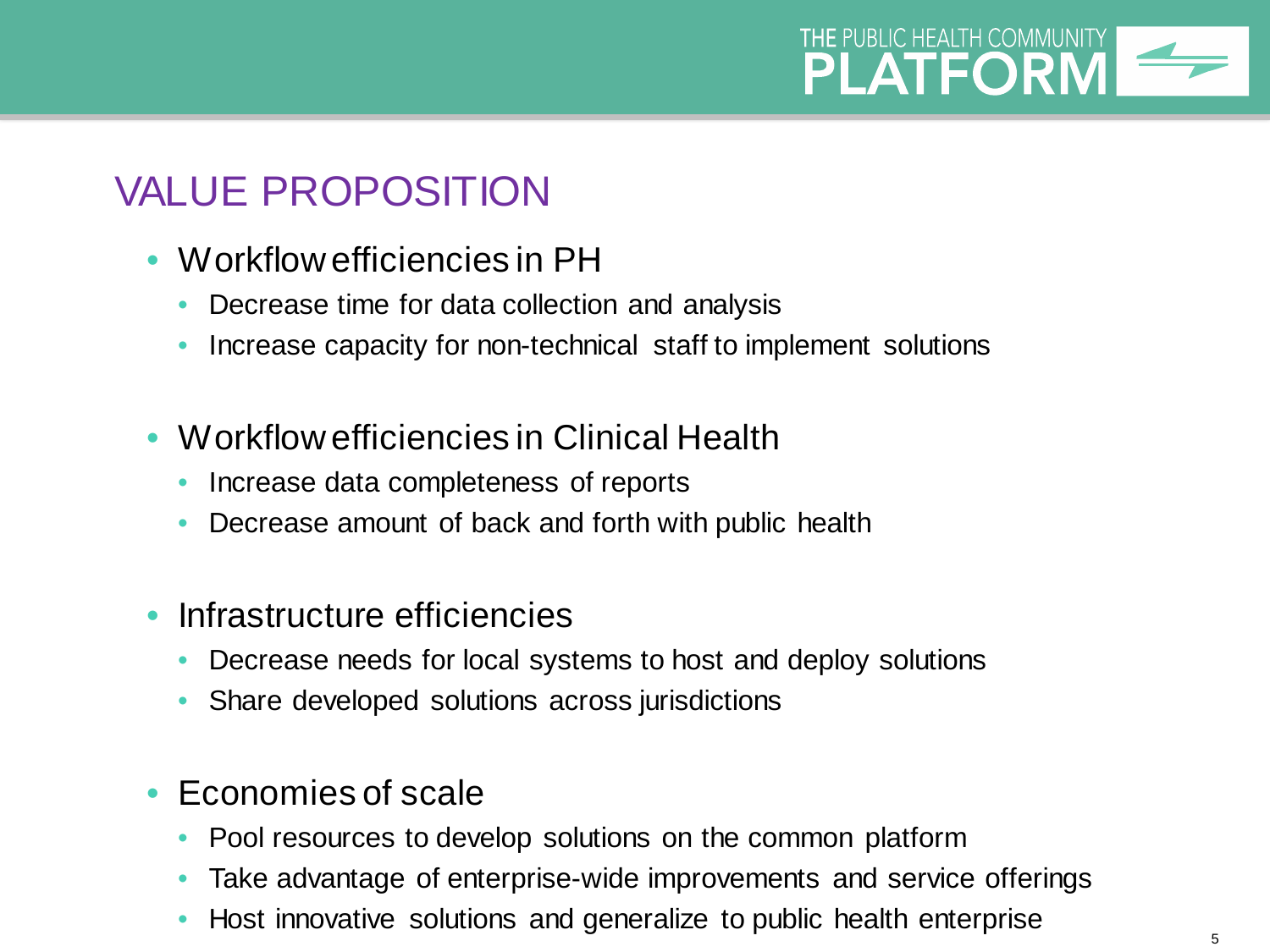

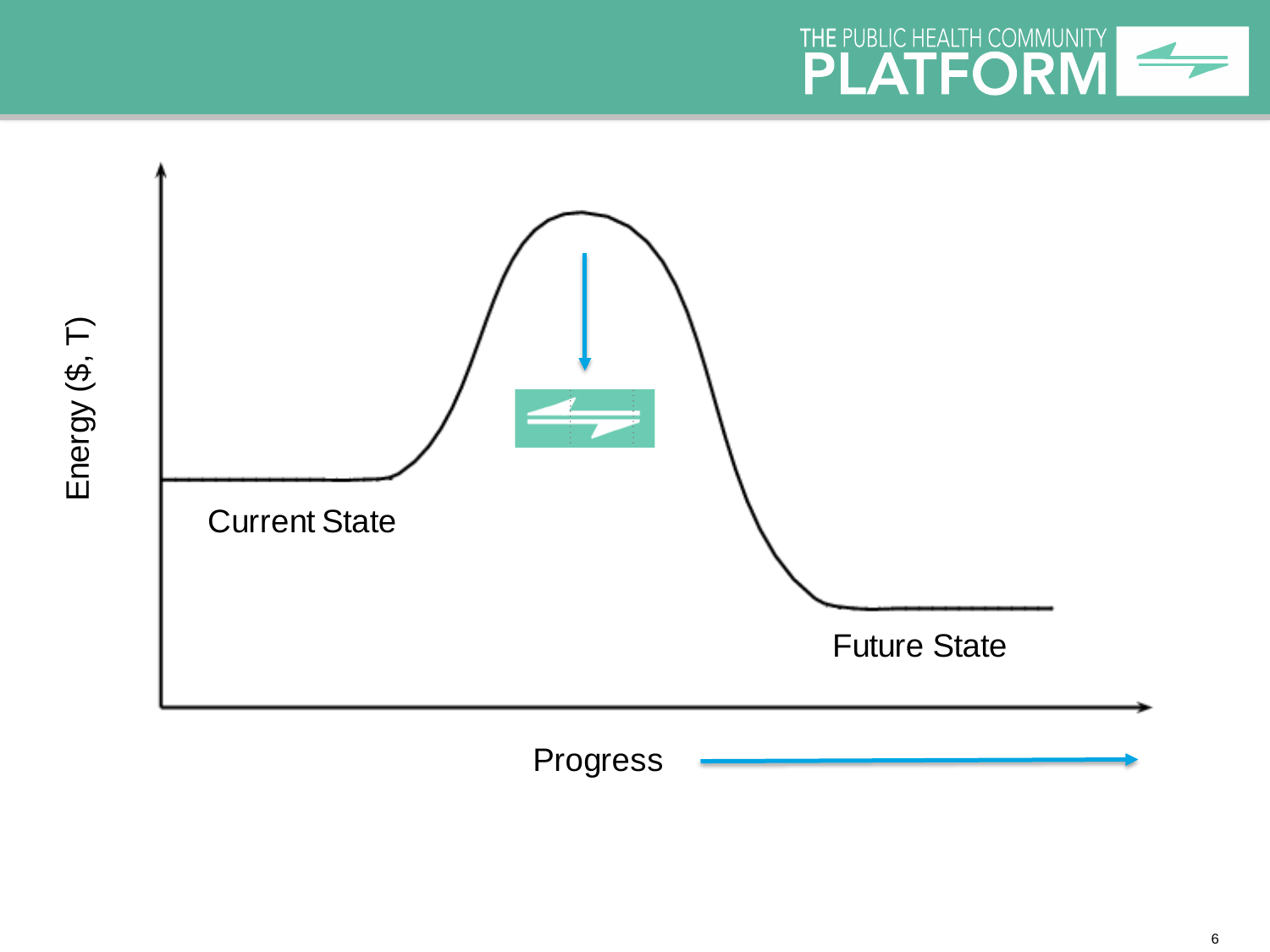

# DRAFT SCHEMATIC OVERVIEW

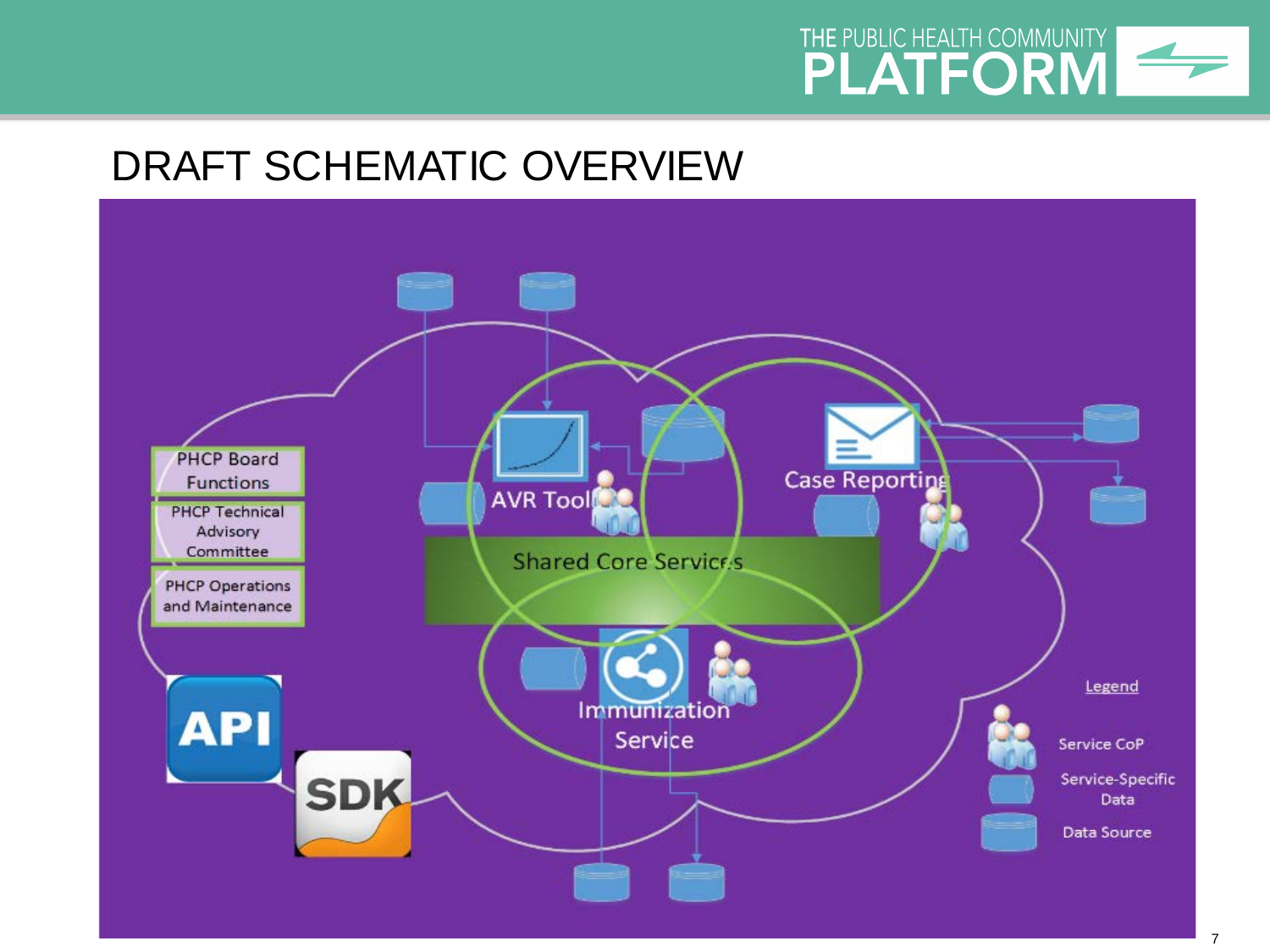

## **Vision:**

*Universal access to modernized shared resources that efficiently, securely, and collaboratively transform data into action for a healthier nation.*

### **Mission:**

*Provide an accessible, flexible, and secure public health information technology platform of interoperable shared solutions governed by and responsive to the public health community that enables user-driven development, implementation, collaboration, and effective use of resources to address public health priorities.*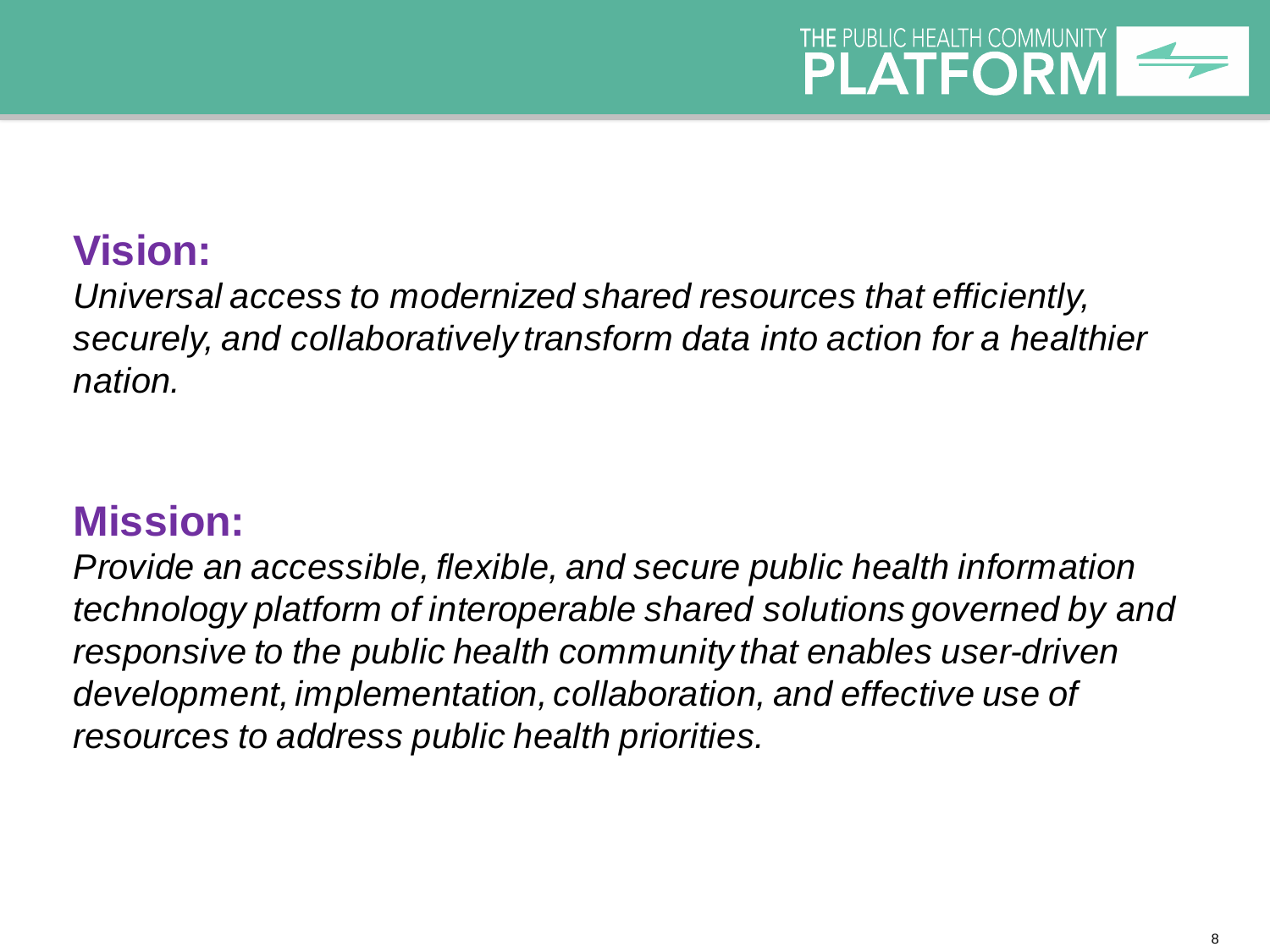#### **Steering Committee**

































**Special Advisors** 

**Bill Brand** Art Davidson

**Roland Gamache Bob Harmon** 

Aaron Kite-Powell Elaine Lowery

Jim Pearsol Dave Ross

**Walter Suarez** Noam Arzt

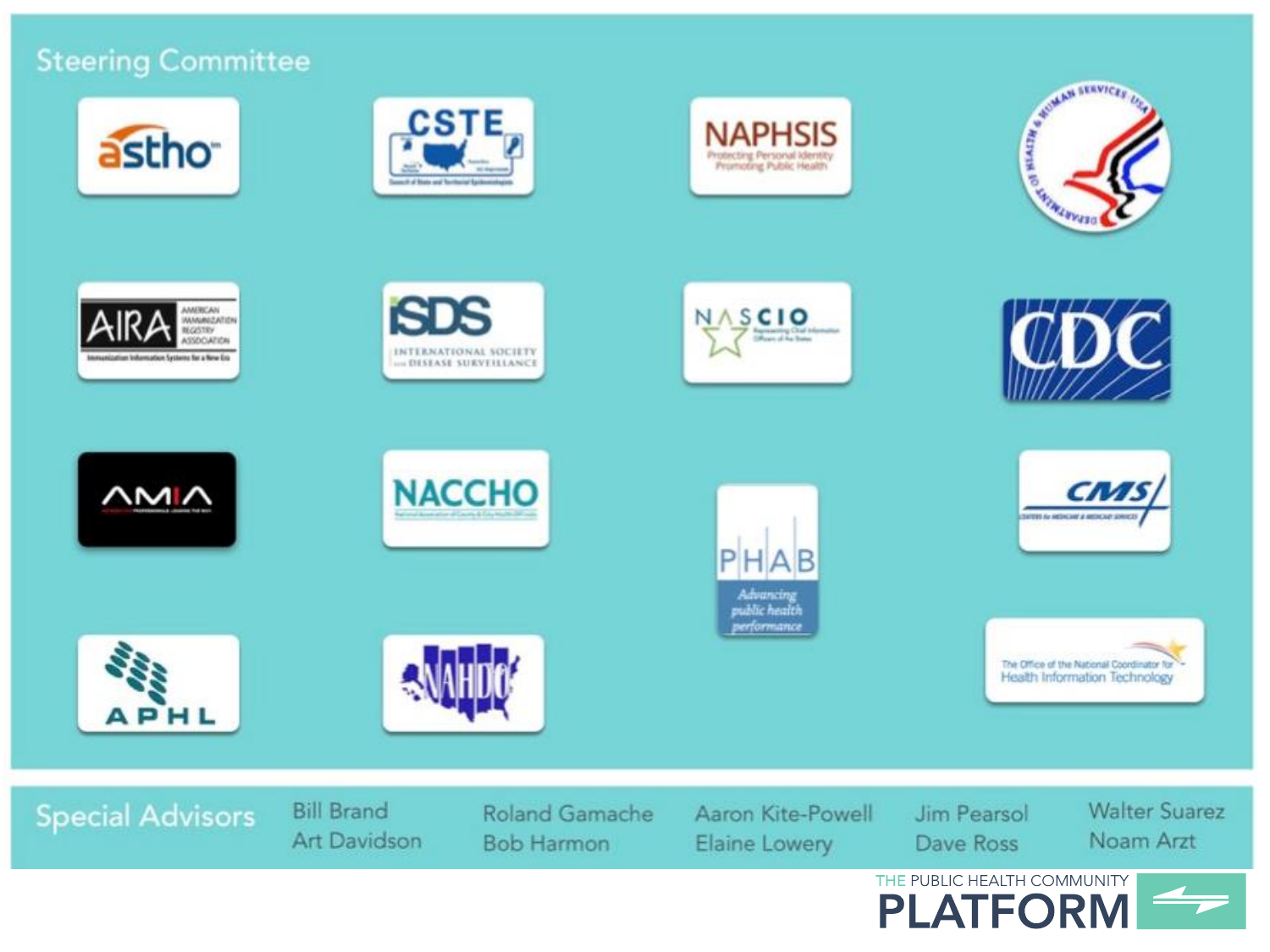

# **STEERING COMMITTEE GUIDING PRINCIPLES**

- Plan Broadly, Implement Incrementally
- Maintain Community Ownership
- Provide a Positive Public Health Impact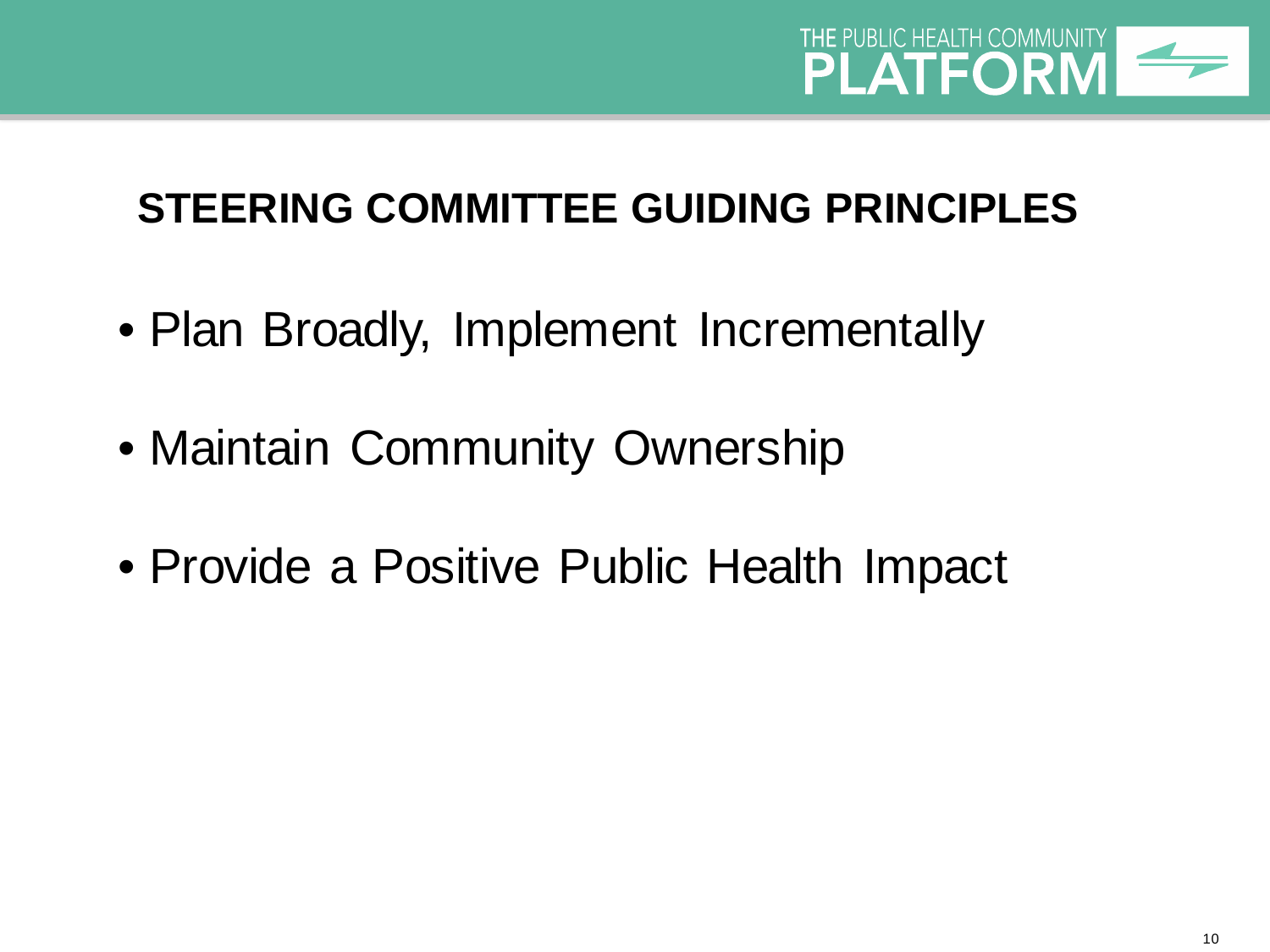| 1/1/2014                                                                                                                                                                                | 7/1/2014                                                                                                                                                              | 7/1/2015                                                                                                                               |
|-----------------------------------------------------------------------------------------------------------------------------------------------------------------------------------------|-----------------------------------------------------------------------------------------------------------------------------------------------------------------------|----------------------------------------------------------------------------------------------------------------------------------------|
| Year 1-Assessments                                                                                                                                                                      | Year 2-Pilots, Governance, Communication                                                                                                                              | Year 3- Technical Build and Service Rollout                                                                                            |
|                                                                                                                                                                                         | 6/30/2014<br>6/30/2015                                                                                                                                                | 6/30/2016                                                                                                                              |
| Year 1<br>Key Informant<br>Interviews and<br><b>Needs</b><br>Technical<br>$\bullet$<br><b>Assessments</b><br><b>Use Cases</b><br>$\bullet$<br>Governance<br>$\bullet$<br>Communications | Year 2<br>Governance<br>Structure<br><b>Committee Work</b><br>$\bullet$<br>• Socialization<br>-Funding<br><b>Diversification</b><br>• Technical Design<br>Development | Year 3<br>Technical<br>Implementation<br>Pilots<br>$\bullet$<br>Participation<br>$\bullet$<br>Requirements<br>• Sustainability<br>Plan |
|                                                                                                                                                                                         |                                                                                                                                                                       | THE PUBLIC HEALTH COMMUNITY                                                                                                            |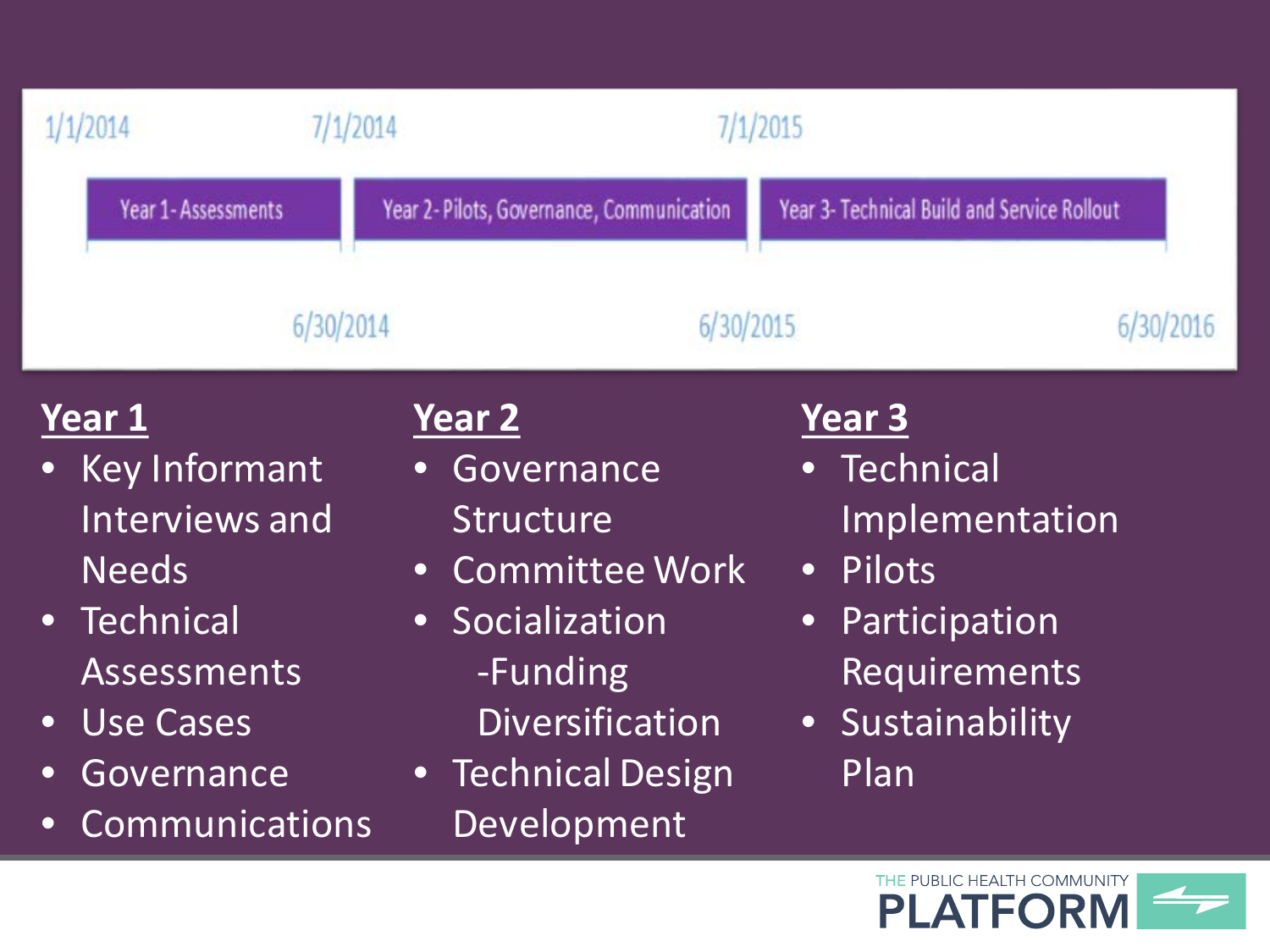

- Cross-domain work within ASTHO, AIRA, and ONC
- Prioritizing immunization service for the PHCP
	- Various options of a centralized CDSi
	- Generalization of cross-jurisdictional data sharing
- Addressing
	- How can this service be offered by the PHCP?
	- What are the technical/legal/business requirements to generalize the model?
	- How do the *service-specific* decision-making needs influence the overall *entity governance?*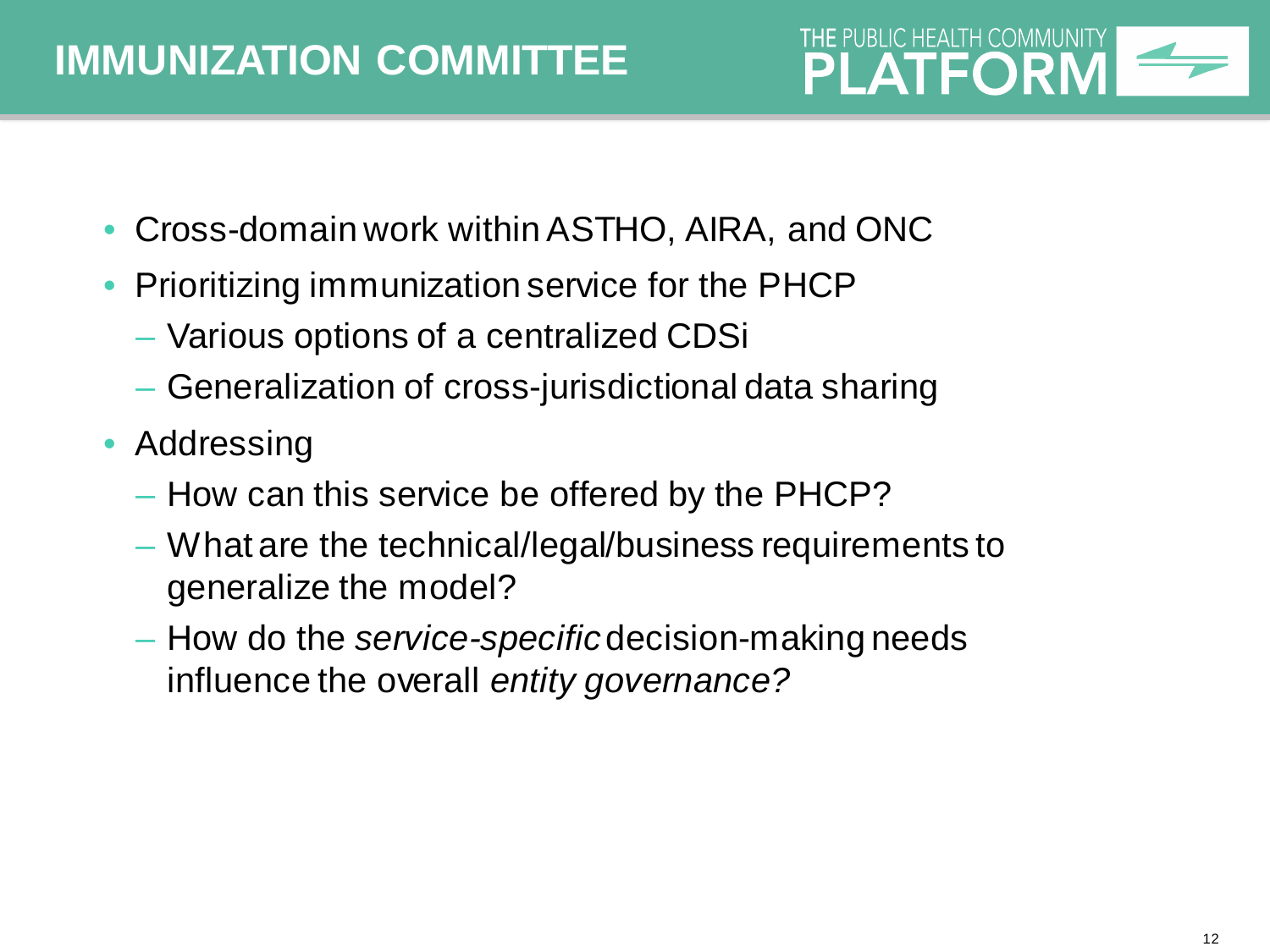#### **THE PUBLIC HEALTH COMMUNITY PLATFORM**

#### CDSI ARCHITECTURE DIAGRAM (EHR OR OTHER SYSTEMS ACCESS THE PCHP CDSI SERVICE THROUGH AN IIS)



• Supports individual record calls and batch calls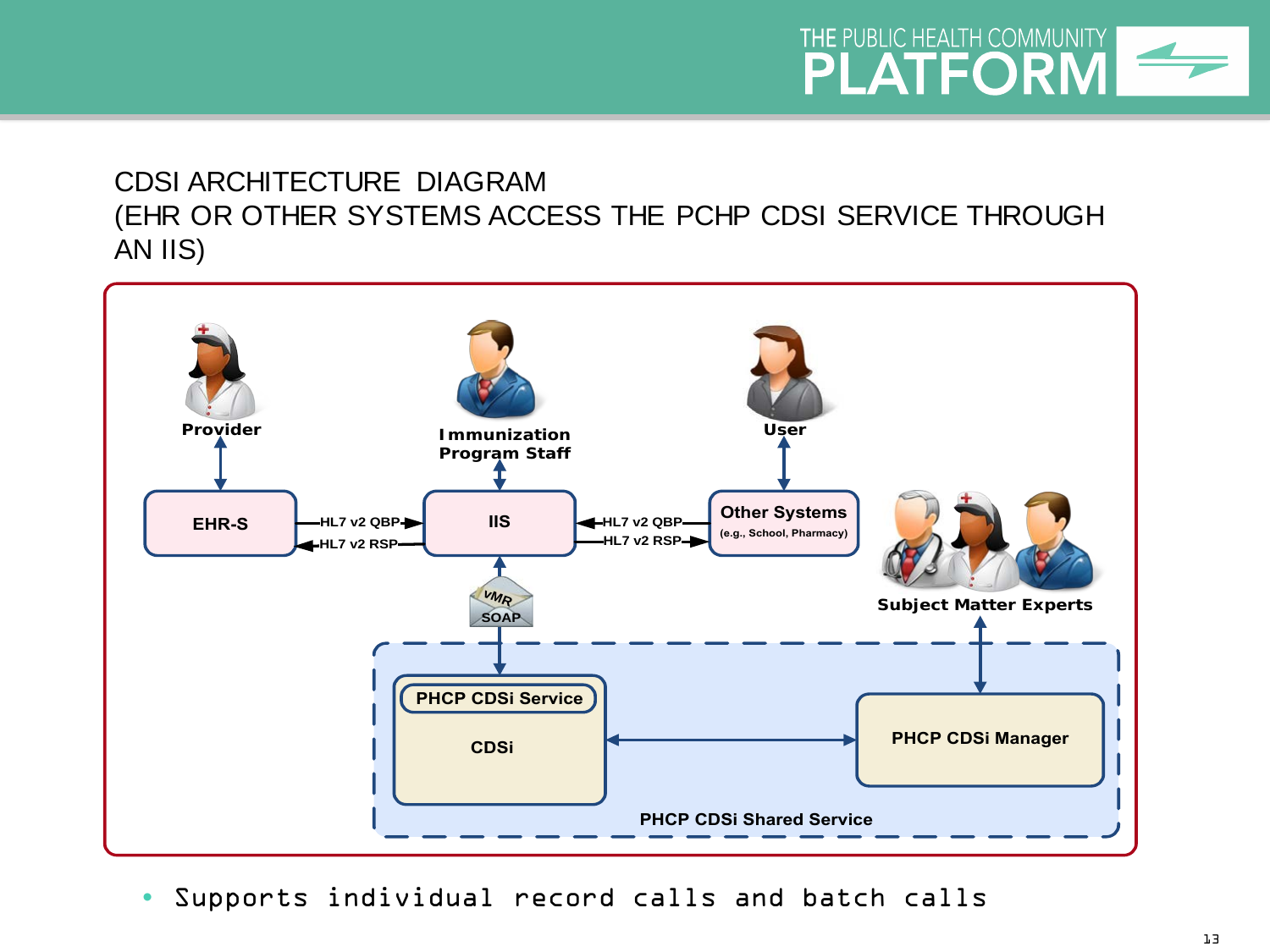

# CDS- IMMUNIZATION USE CASE

The design goals of shared CDSi:

- 1. The ability to support multiple immunization schedules
- 2. The ability to simultaneously process multiple requests for CDSi
- 3. The implementation of a fully automated testing process
- 4. GUI tools that empower SMEs to update and maintain the immunization schedule without any involvement from programmers
- 5. That it be a self-contained module that could be deployed in diverse technical environments and accessed by other systems through a standards-based Web Service interface.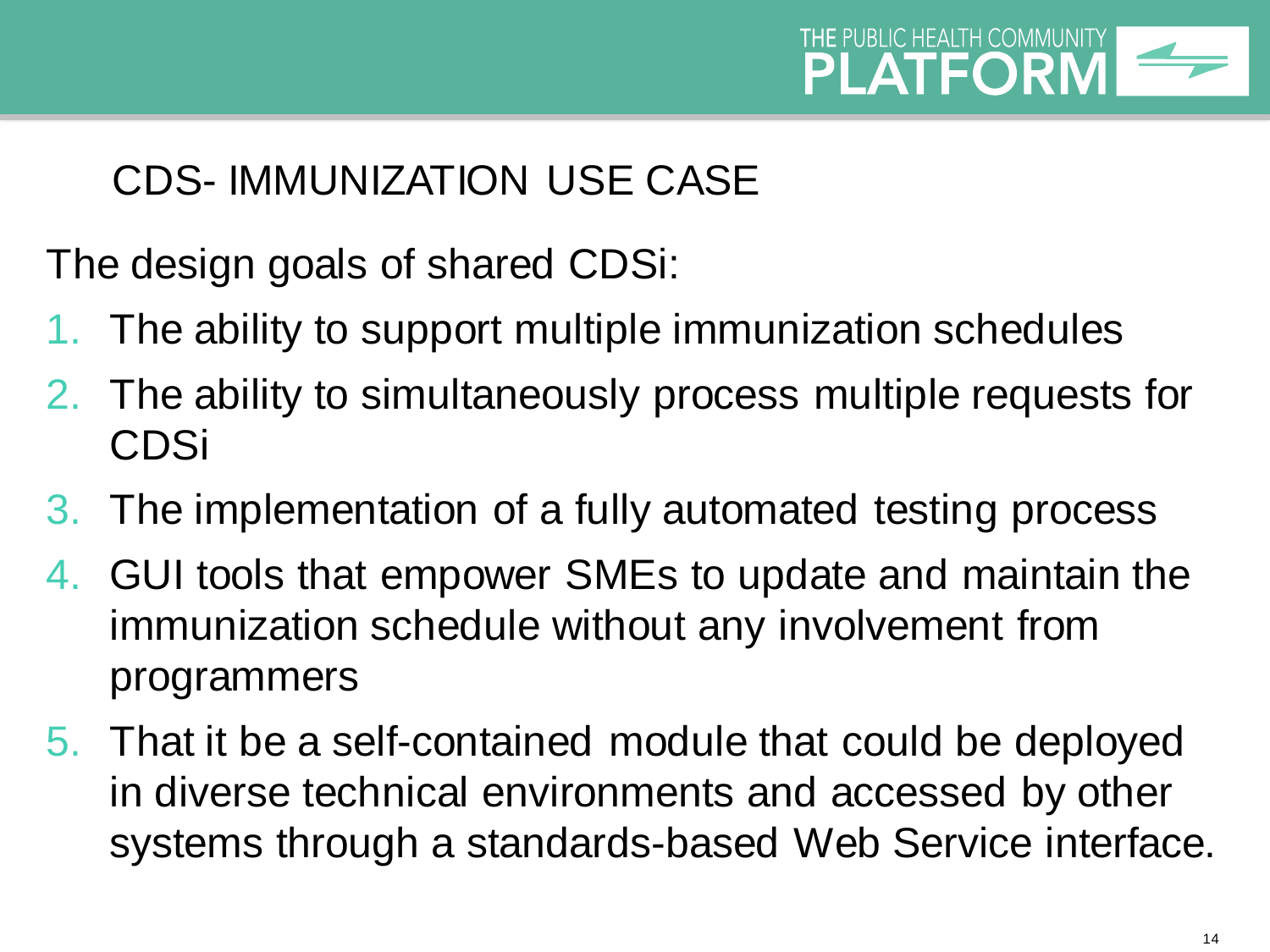

# TYPES OF SHARING

- 1. Shared service:
	- Support multiple schedules
	- Distribute configuration management to the end user
	- Efficiencies in maintaining the system and allow for scalability during peak demand
- 2. Shared data (not patient data, but rules data):
	- Share rules for decision support across jurisdictions
	- Allow flexibility for jurisdictions to define their own rules
- 3. Shared application:
	- Allow for rules and configuration to be deployed to CDSi applications hosted locally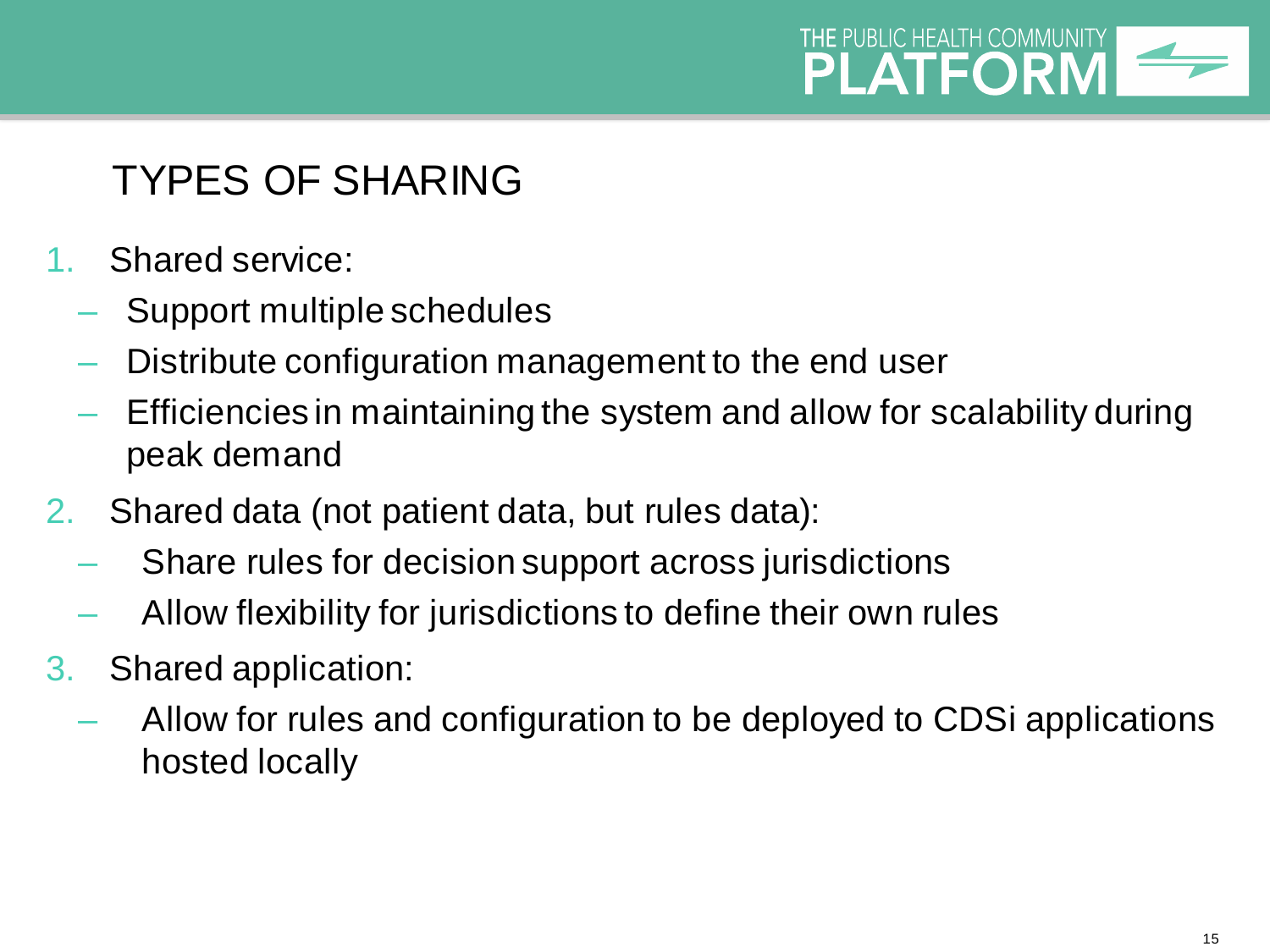